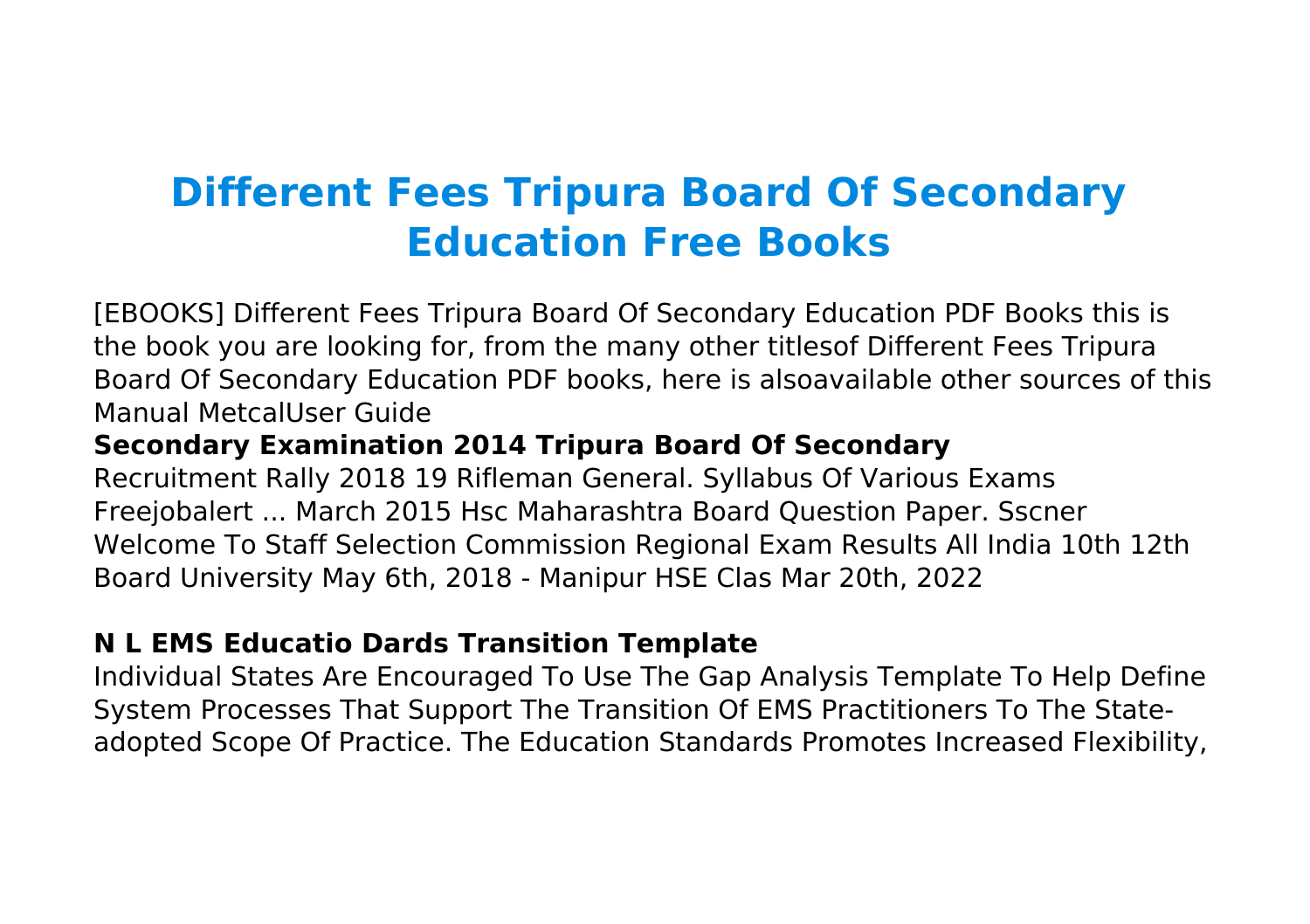Encourages Creativity Within Each EMS Educa Feb 17th, 2022

## **MOVIG EDUCATIO FORWARD WORLDWIDE - Intel**

The New Pedagogies For Deep Learning Project Offers One Way. The International, Multifaceted Collaboration Aims To Demonstrate How The Potential For Deep Learning Can Be Realized Through New Methodologies And Accelerated By Technology. Deep Learning Incl Apr 6th, 2022

## **PATIET EDUCATIO INFORMATION SERIES**

Inhaled Marijuana And The Lungs Marijuana, Also Known As Cannabis, Is The Second Most Commonly Smoked Substance After Tobacco. Despite Marijuana's Legalization In Many States And Other Countries Such As Canada, Marijuana Smoke Is Harmful To Your Lung Health, Particula Feb 10th, 2022

## **1 TEACHERS' RECRUITMENT BOARD, TRIPURA (TRBT) EDUCATION ...**

Expression For Energy Density Of A Wave, Transverse Vibration In A String, Characteristics Of Plucked And Struck String, Relative And Absolute Intensity Of Sound Wave, Decibel And Phon, Idea Of Standing Waves, Interference Of Waves,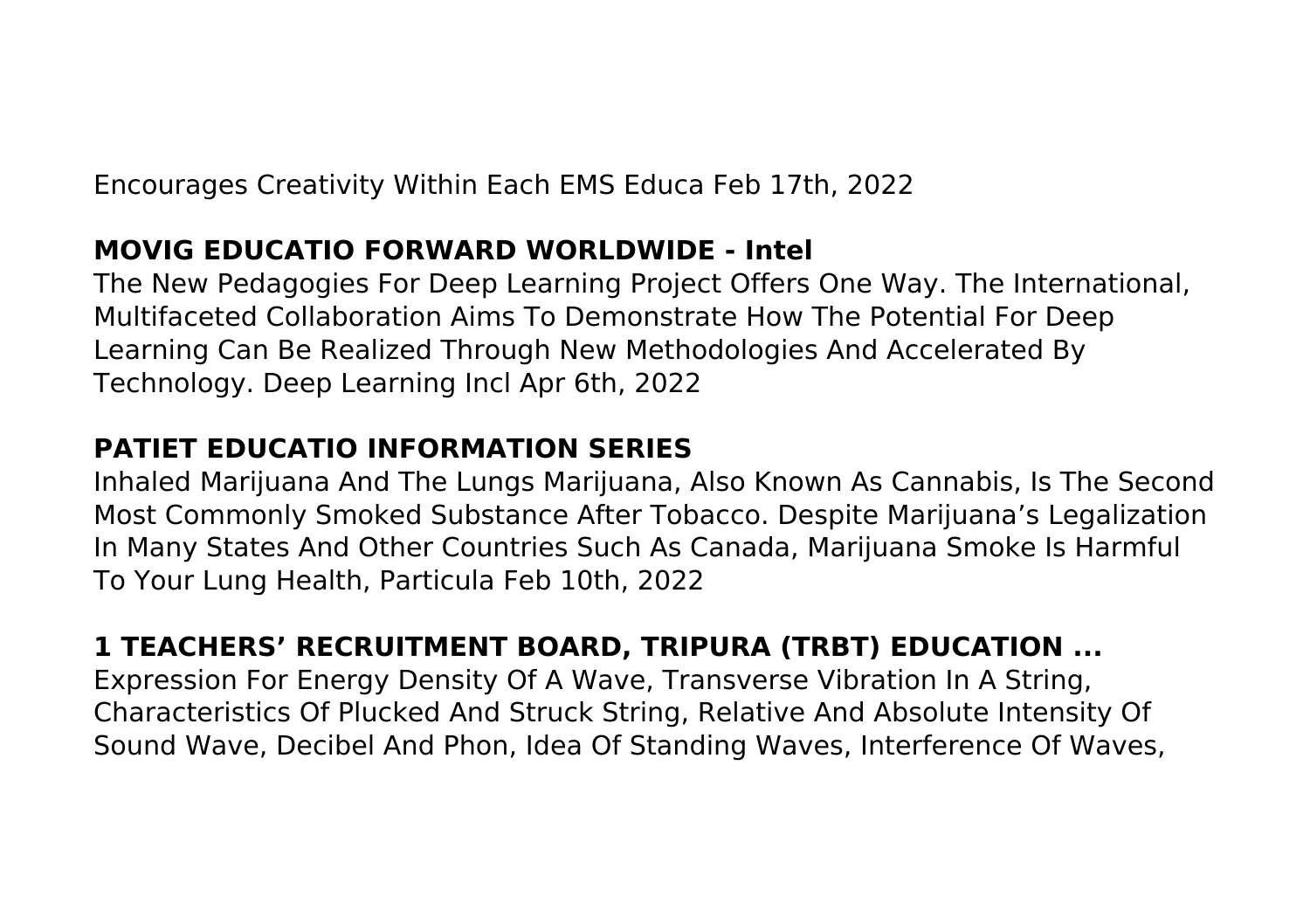Doppler Effect And Calculation Of Doppler's Shift In All Possible Cases, UNIT-V: OPTICS: Feb 15th, 2022

## **Secondary Math 3, Or Applied Or Secondary Math 1 Secondary ...**

CTE Courses Are Offered At Your School And At The Granite Technical Institute (GTI) In The Following Areas: Agriculture, Business, Family & Consumer Apr 12th, 2022

## **APPENDIX B - CRIMINAL FEES AND COSTS SCHEDULE I. FEES AND ...**

CIRCUIT COURT CLERK'S MANUAL - CRIMINAL CRIMINAL FEES AND COSTS SCHEDULE PAGE B-1 Office Of The Executive Secretary Department Of Judicial Services Rev: 8/15 APPENDIX B - CRIMINAL FEES AND COSTS SCHEDULE . I. FEES AND COSTS (A-C) A. Abandoned Vehicle Costs Costs Assessed For Recovering Expenses To Remove Or Store An Abandoned Vehicle. Mar 12th, 2022

#### **Program Name Duration 3rd Sem Fees 5th Sem Fees In Years (Rs.)**

3rd Sem Fees (Rs.) 5th Sem Fees (Rs.) M. A. ‐ Advertising & Marketing Management 2 87500 M. A. ‐ Fashion Retail Management 2 52500 M. A. ‐ Film & TV Production 2 52500 M.A. ‐ Applied Psychology 2 39500 M.A. ‐ Clinical Psychology 2 39500 M.A. ‐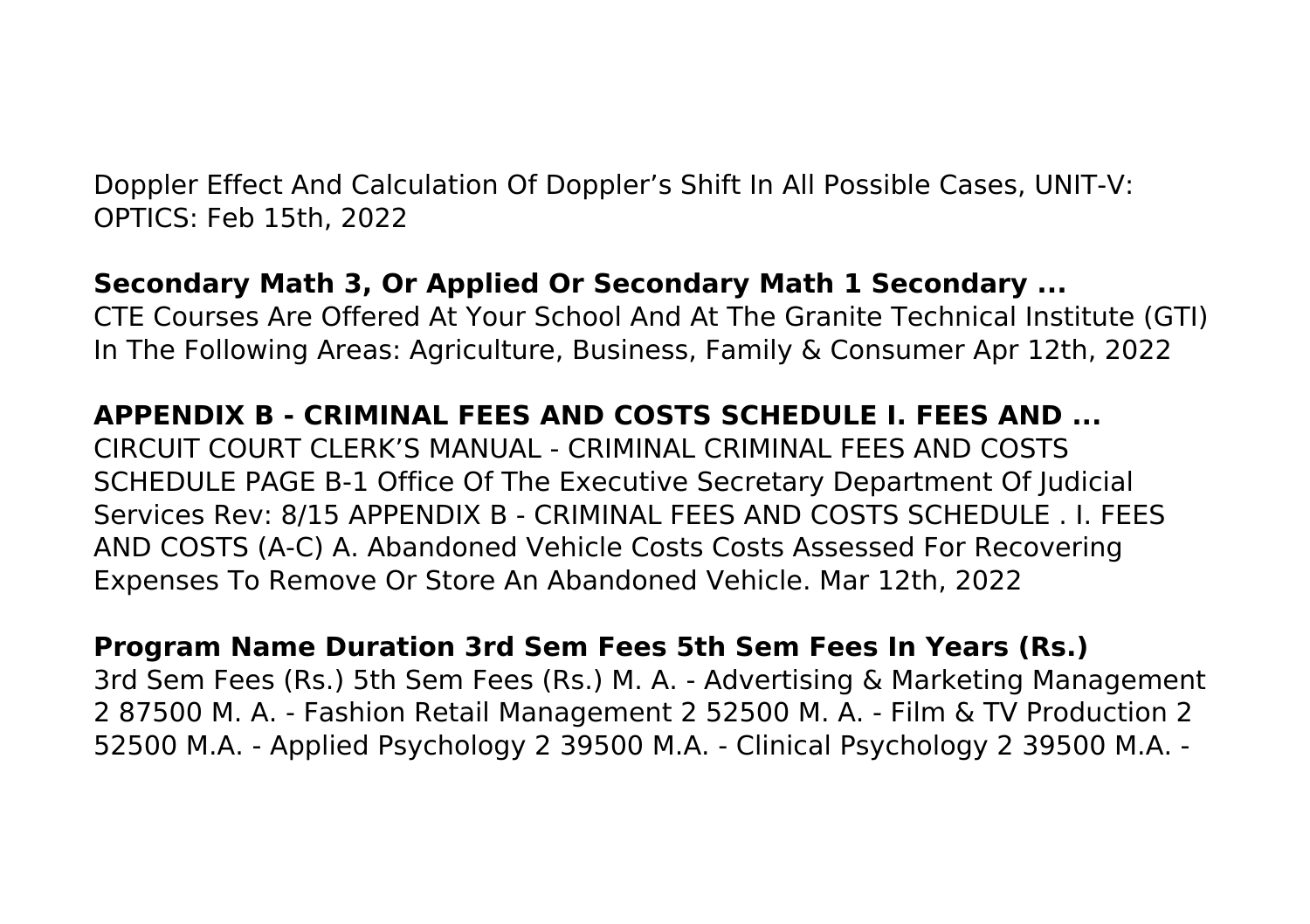Counselling Psychology 2 39500 M.A. ‐ Development Studies 2 39500 M.A. ‐ OB 2 39500 Feb 17th, 2022

## **Training Fees Training Fees\* Additional Charges: Payment ...**

Dubai Central Laboratory Department:ةيميظنتلا Document Title: تاهجلل ةمدقملا ةيبيردتلا جماربلل ةيبيردتلا تارودلا موسر ةيجراخلا Training Fees For External Customers:ةقيثولا ناونع DMDoc Ref.-DCL F DC 04/2019 02:ةقيثولا مقر Date Of Issue : 13/03/2019 Rev. No. : 2 Jan 2th, 2022

# **MEDICAL COLLEGES Govt.Quota Fees Quota Fees (in NRI Quota ...**

Gujarat Medical Education And Research Society (GMERS) Medical College, Dharpur Village, Patan-Unjha Highway, Dharpur, Patan-384265 SFI North Gujarat 150 Permitted 3.00 7.86 17000\$ 18 Gujarat Medical Education And Research Society (GMERS) Medical College, Halar Road, Nanakwada, Valsad 396001 SFI South Gujarat 150 Permitted 3.00 7.86 17000\$ 19 ... Mar 29th, 2022

## **SCHEDULE OF FEES COURSE FEES - County College Of Morris**

ART 132 3D Design . \$75 ART 219. Painting I \$75. ART 220 Painting II. \$75 ART 228.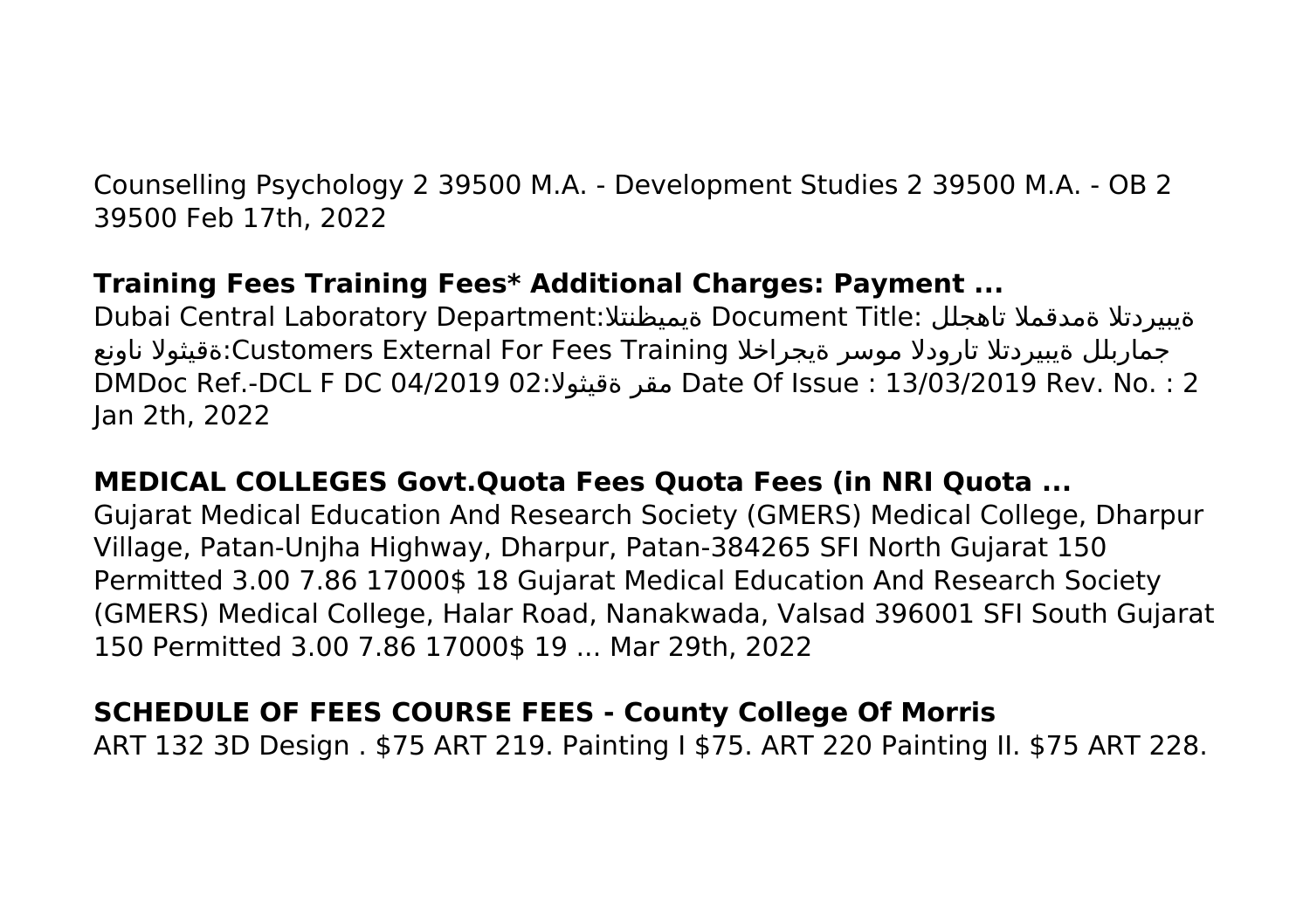Sculpture I \$75 ... ENR 236 Engineering Circuit Analysis Lab I. \$60 ENR 238. Engineering Circuit Analysis Lab II \$60 ... Graphic Design I \$75. GRD 215 Commercial Illustration. \$75 GRD 218. Typography II \$75. GRD 220 Graphic Design II. \$75 GRD 230 Computer ... Mar 23th, 2022

#### **Co-Funded Advanced Learner Loans Fee Fees @ 1/2 Full Fees ...**

50083314 BTEC L2 Extended Certificate In Animal Care 1 N/A 2176 N/A 5008575X NPTC Level 2 Diploma In Agriculture 1 2212.5 4425 N/A 50077727 Diploma In Public Services 1 1286.5 2573 N/A 60132589 Level 2 BTEC First Certificate In Public Services 1 N/A 1265 N/A 60068164 Level 2 - BTEC First Extended Certificate In Business 1 N/A 1987 N/A Feb 18th, 2022

#### **Attorney Fees And Liability Insurance: Recovering Fees ...**

Litigation News And Analysis • Legislation • Regulation • Expert Commentary INSURANCE COVERAGE Westlaw Journal VOLUME 25, ISSUE 21 / FEBRUARY 27, 2015 Attorney Fees And Liability Insurance: Recovering Fees Paid To Plaintiffs And Fees Incurred By Policyholders By William G. Passannan Apr 5th, 2022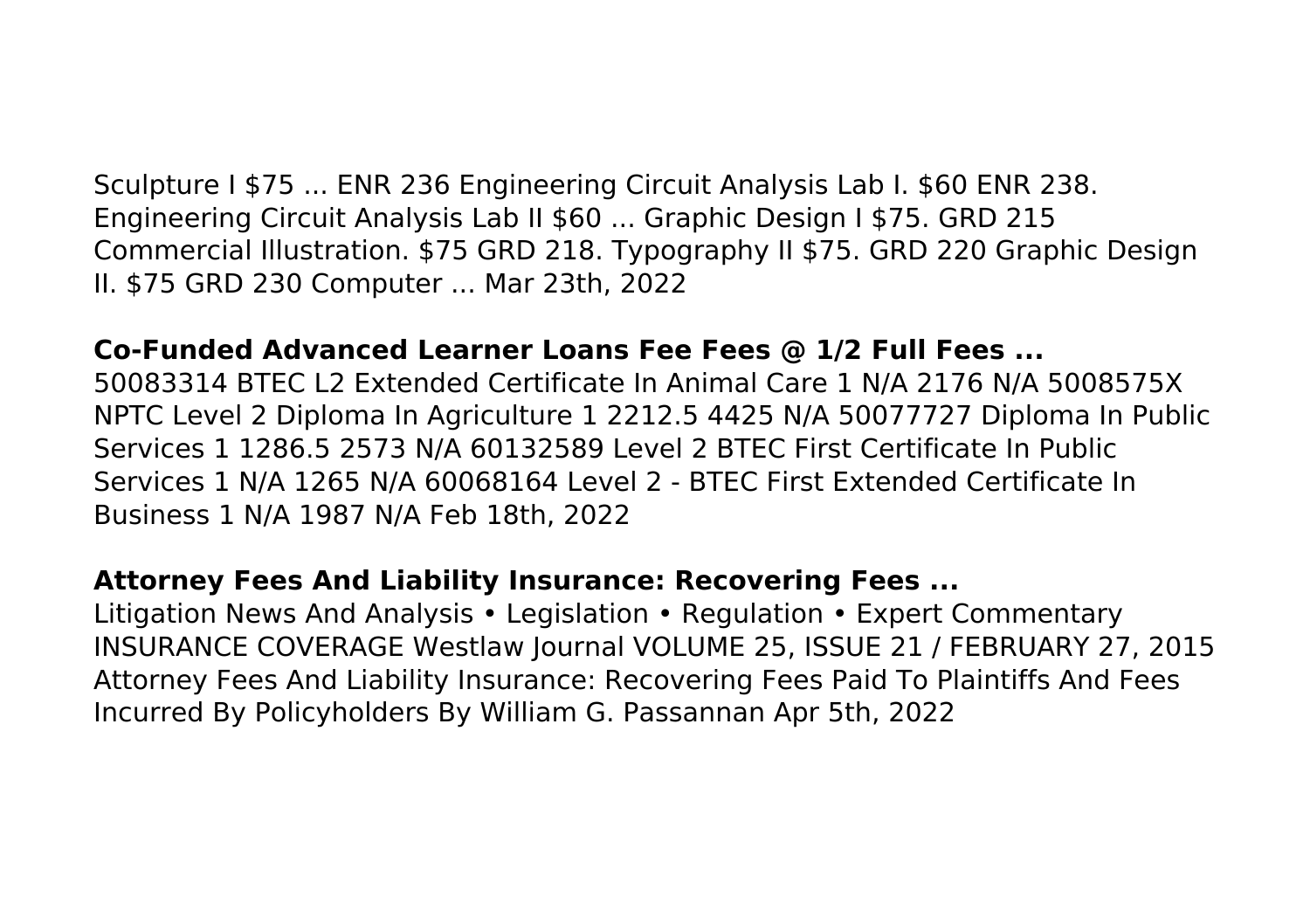#### **Course Center And Offer Fees Dates Transfer Fees Remarks ...**

Telc Deutsch B1 Telc Deutsch B2 Telc Deutsch C1 Hochschule EUR 130.-EUR 130.-EUR 195.-Registration Deadline Is 23 Days Before The Test Date. Later Registrations Will Only Be Accepted Upon Agreement And For An Additional Fee Of EUR 14.-. Unfortunately, Telc Exams Will N Mar 28th, 2022

## **ESTIMATED FEES FOR 2018 ESTIMATION OF FEES PAYABLE …**

BSc(Hons) Bachelor Of Science Honours 22 920.00 MSc Master Of Science 27 990.00 PhD Doctor Of Philosophy 31 070.00 FEES PER MODULE - 2018 SCHOOL OF HUMAN & SOCIAL SCIENCES ABE1531 TECHNICAL COMMUNICATION 1 800.00 AFC1542 AFRICAN CIVILI Feb 26th, 2022

## **ESTIMATED FEES FOR 2020 ESTIMATION OF FEES PAYABLE …**

BSc(Hons) Bachelor Of Science Honours 25,430.00 12,860.00 - - MSc Master Of Science 31,060.00 15,660.00 - - PhD Doctor Of Philosophy 34,490.00 17,160.00 - - FEES PER MODULE - 2020 SCHOOL OF HUMAN & SOCIAL SCIENCES ABE1531 TECHNICAL COMM Apr 27th, 2022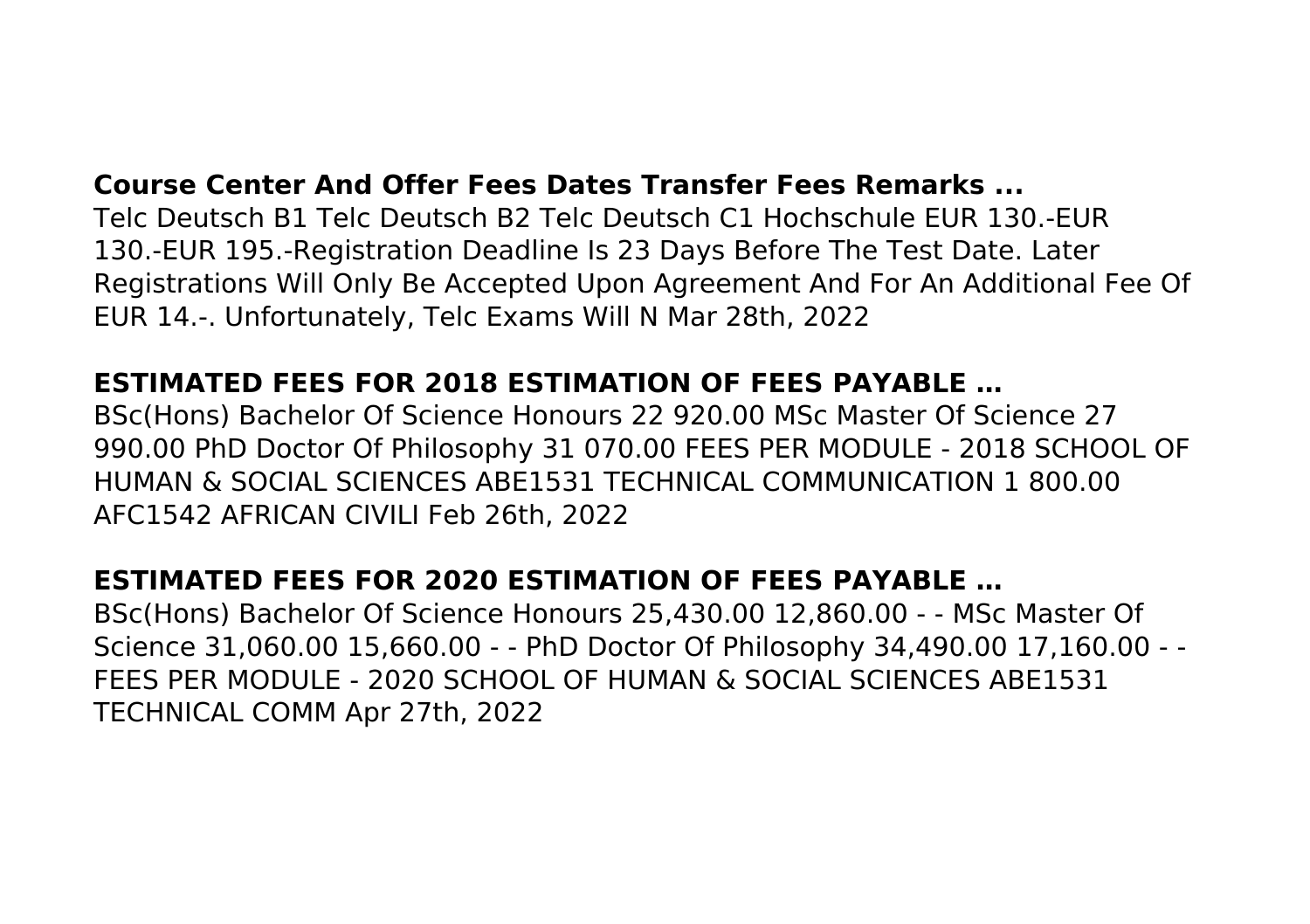## **BUSINESS LICENSE FEES (ALL FEES WILL BE CHARGED AT 50% …**

BUSINESS LICENSE FEES (ALL FEES WILL BE CHARGED AT 50% Of LISTED PRICES DURING FY 20-21 ONLY) 2 Beauty Salon (Skin And Nail Care) (New License) \$360 Beauty Salon (Skin And Nail Care) (Renewal) \$145 Beauty Technician (New License) Beauty Technician (Renewal) \$220 \$145 Mar 20th, 2022

## **Solid Waste Fees, Motor Vehicle GT-800037 R. 12/17 Fees ...**

A \$1 Per Use Surcharge Applies To The Use Of A Motor Vehicle By A Member Of A Car-sharing Service For A Period Of Less Than 24 Hours. If The Member Uses The Motor Vehicle For 24 Hours Or More In A Single Use, The \$2 Per Day Surcharge Applies. Rental Dealers Are Required To Separately State The Surcha Jun 22th, 2022

## **DME MAC Jurisdiction C Drug Fees, Pharmacy Dispensing Fees ...**

The Absence Or Presence Of A HCPCS Code And The Fee In This List Does Not Indicate Medicare Coverage Of Jan 1th, 2022

# **FEES COOK COUNTY LICENSE CLASSES & FEES CODE ON OR …**

BUICK Enclave Rainier Roadmaster CADILLAC Escalade CHEVROLET Express Van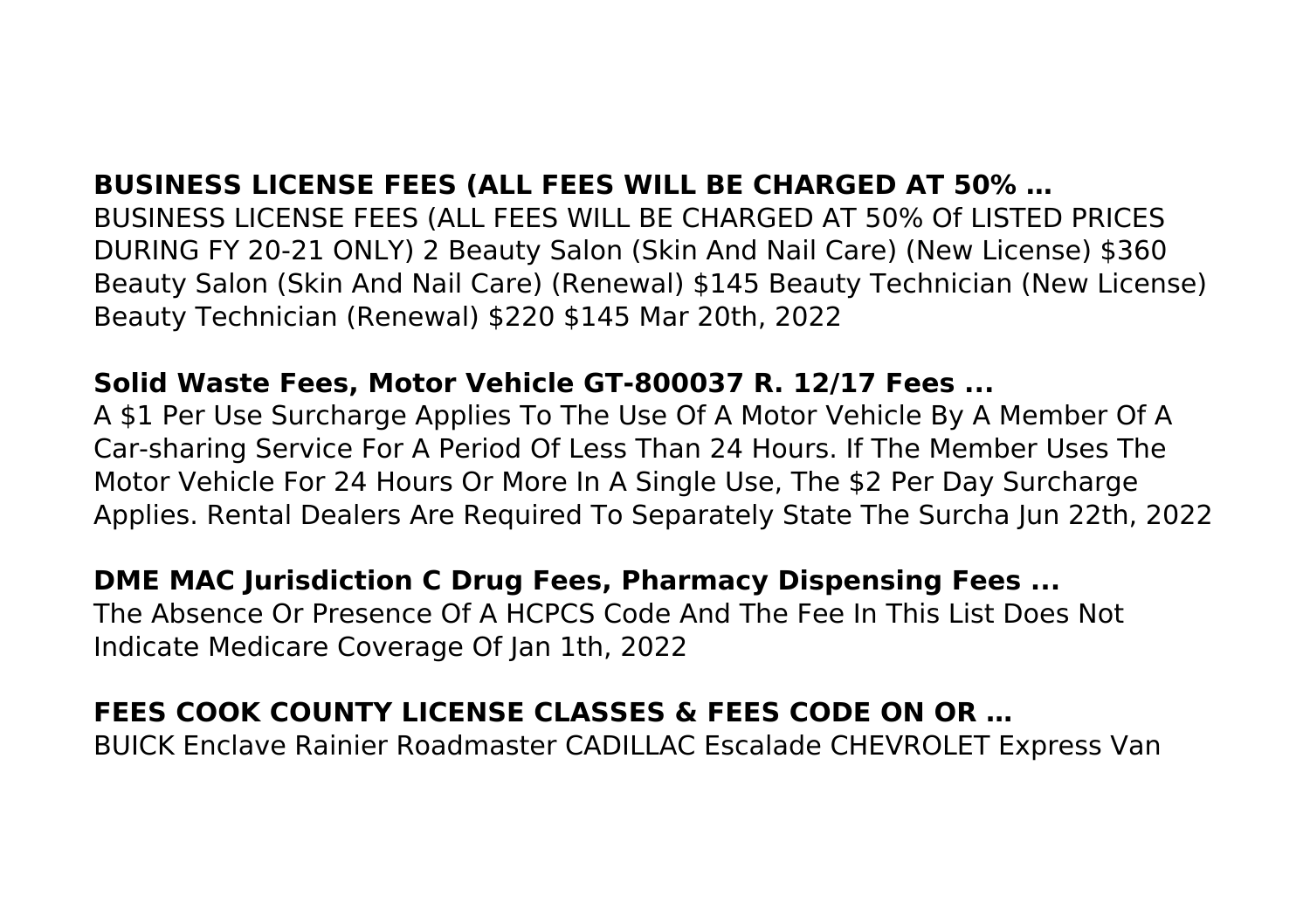Suburban Tahoe Trailblazer CHRYSLER Aspen Pacifica DODGE Durango FORD Bronco Econoline Van Excursion Expedition GMC Acadia Envoy Savana Van Suburban Yukon Yukon (Denali) HUMMER H1 H2 H3 INFINITI QX56 ISUZU Asc Apr 4th, 2022

#### **The Following Fees Go Into Effect July 1, 2021 Course Fees ...**

CRT CRT 101 Introduction To Commercial Art 25.00 25.00 25.00 25.00 CRT 107 Photo Imaging Assembly 25.00 25.00 25.00 25.00 CRT 108 Line And Halftone Photography 25.00 25.00 25.00 25.00 CRT 112 Electronic Pagination 35.00 35.00 35.00 35.00 CRT 204 Photography 50.00 50.00 50.00 50.00 CRT 206 Digital Imaging 40.00 40.00 40.00 40.00 Apr 11th, 2022

#### **Winter Sports Fees Band Fees DUE IMMEDIATELY Notes Due**

Results Will Be Available To Schools And Families Towards The End Of Next Term. 50th Anniversary Survey The School Always Welcomes Feedback Which Helps To Evaluate School Effectiveness And Inform School Planning. At The End Of Term One, 102 Respondents Completed The 50th Anniversary Survey. The May 6th, 2022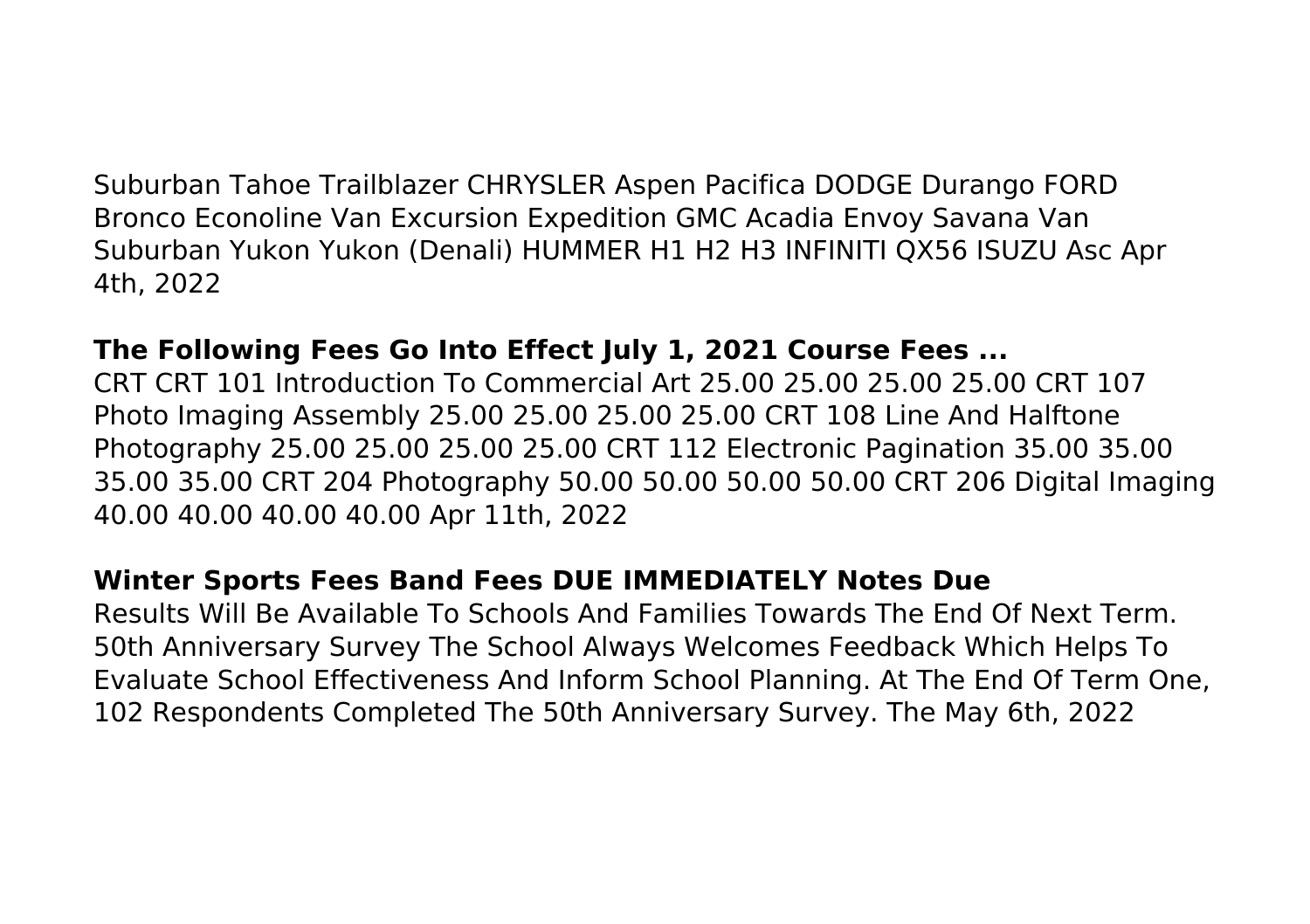## **NO DIGITIZING FEES NO PER CHARACTER COUNT FEES! NO …**

XL(18-20) SPORT-TEK' POSICHARGE MESH" REVERSIBLE SHORTS Train In Total Comfort. Our Reversible Short Scores Big With Its Smooth Windowpane Mesh. An Athletic Cut Ensures Unrestricted Movement. 3.2-ounce, 100% Cationic Polyester Mesh White Mesh Reverse Double-layer Construction With Open, I May 27th, 2022

#### **DOCUMENT. 15400931 Titles:1 / Pages: 11 Fees . -4- No Fees ...**

Document. 15400931 Titles:1 / Pages: 11 Recorded At The Request Of And When Recorded Mail To: State Of California State Lands Commission 100 Howe Ave. Suite 100 South Sacramento, Ca 95825 Attn: Legal Unit Telephone: (916) 574-1850 State Of California - Official Business Document Entitled To Free Recordation Pursuant To Government Code Jun 29th, 2022

## **DESCRIPTION OF FEES Fees Due By July 1, 2021**

Start Of School. The Fee For This Plan Will Be \$1015 From The Laundry Service Provider For The 2021-2022 School Year, And It Will Be Billed Through The Student's Tuition Account And Is Due By July 1st. Personalized Laundry Bags Will Be Distributed On The Opening Day Of School. An Optional Jun 22th, 2022